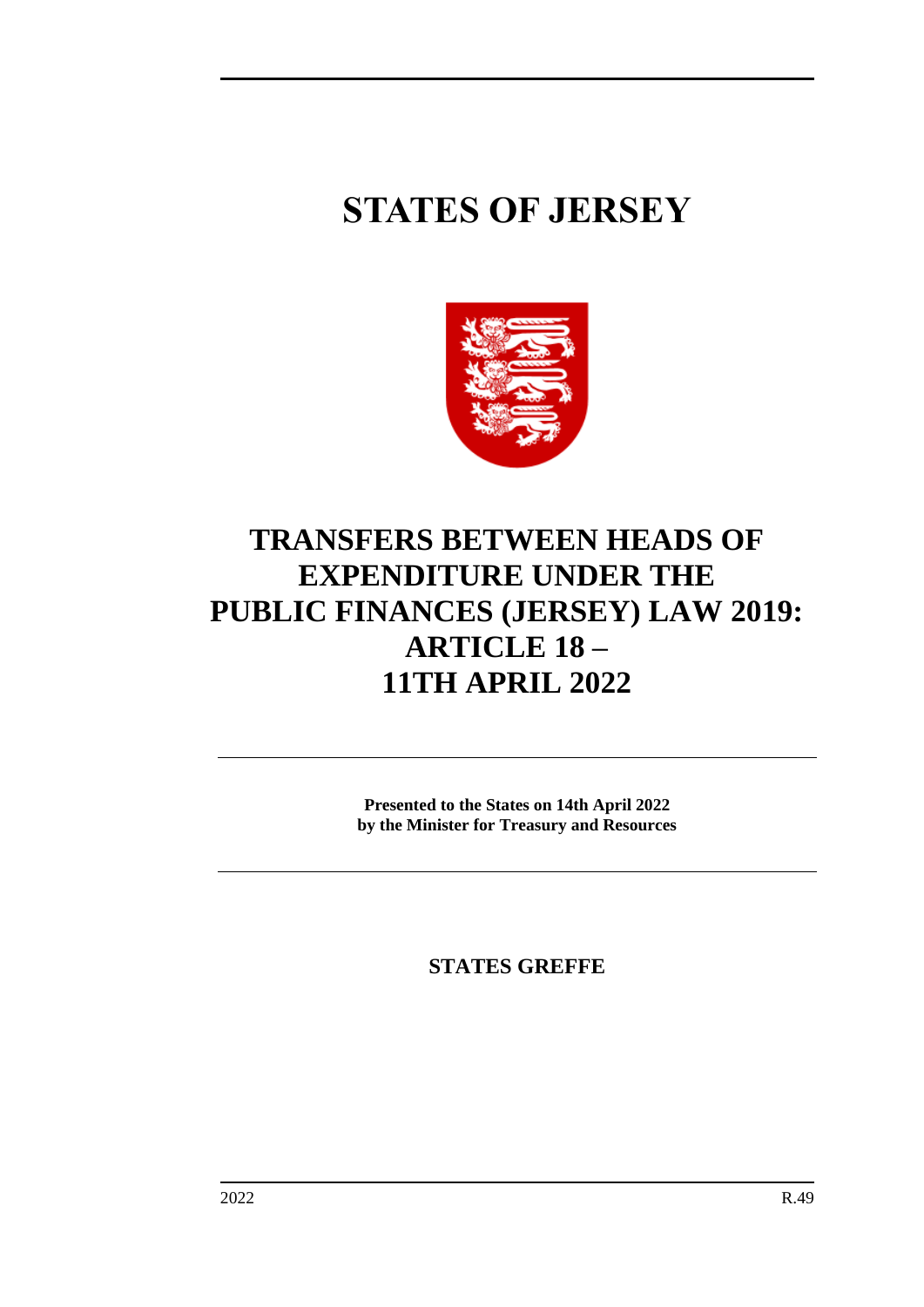## **REPORT**

**Decision(s):** Under Article 18(4) of the [Public Finances \(Jersey\) Law 2019](https://www.jerseylaw.je/laws/unofficialconsolidated/Pages/24.900.aspx) (the Law), the Minister for Treasury and Resources hereby notifies the States, and having consulted with any relevant Minister under Article 18(5) of the Law; that she has agreed to the following –

| MD-         | <b>Department</b>                               |                                                          |                               |                                                                                  |
|-------------|-------------------------------------------------|----------------------------------------------------------|-------------------------------|----------------------------------------------------------------------------------|
| TR-<br>Ref. | $From -$                                        | $To -$                                                   | £                             | Funding of $-$                                                                   |
| 2022<br>260 | Health $&$<br><b>Community Services</b><br>HCS) | Strategic Policy,<br>Planning &<br>Performance<br>(SPPP) | £276,430 and<br>3.0 FTE staff | appropriate oversight<br>of related Preventable<br>Diseases programme<br>funding |
|             |                                                 |                                                          |                               |                                                                                  |

**Transfers between Heads of Expenditure under Article 18 of the Law**

After the expiry of 4 weeks following the presentation to the States of these transfers, the Minister hereby authorises the Treasurer of the States to action the transfers outlined in the table above.

## **Background**

As part of the Government's Common Strategic Policy (CSP) priority to 'Improve Islanders wellbeing and mental and physical health', the Reducing Preventable Disease (RPD) portfolio was conceived as a suite of public health programmes to reduce the burden of preventable diseases and avoidable early death on the Island. The portfolio of work and delivery of programmes is currently shared across HCS, SPPP as well as CYPES. During 2021 work began to strengthen the Public Health Directorate in SPPP in partnership with HCS and in-line with the Jersey Care Model. At that time it was agreed to transfer £470,000 and one FTE from this portfolio from HCS to SPPP as well as £179,000 from HCS to CYPES in MD-TR-2021-0051 to re-align budgets to the appropriate lead delivery departments for planned programmes. As part of continued development and strengthening, the SPPP Public Health Directorate now has an approved organisational structure under a Director of Public Health with the necessary core functions to protect and improve population health. Therefore, the necessary department changes to support the final movements of budget to most effectively deliver the Governments RPD objectives can now be completed. The transfer of the RPD health promotion resource and related FTE from HCS into the Health Improvement function of the new Public Health Directorate under a new Senior Health Promotion Officer post that will ensure the best governance and professional accountability for these public health posts and related programmes of work.

The requested transfer covers staff and project delivery costs for RPD programmes which are led by budget holders in SPPP.

· Programmes led by the Public Health Directorate within SPPP:

- Food and Nutrition Strategy
- Tobacco Strategy
- Substance misuse Strategy